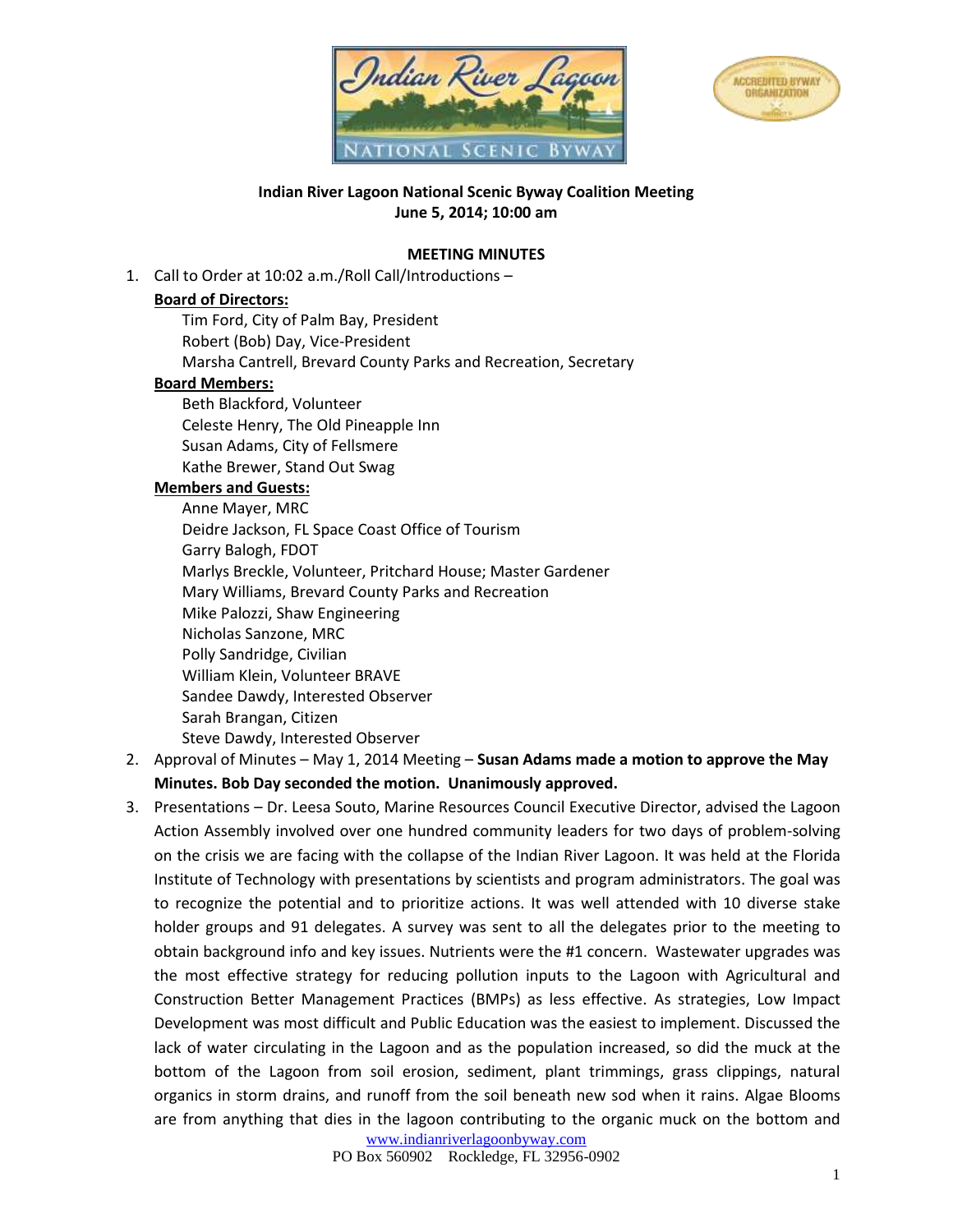when stirred up it releases more nitrogen which needs to be removed. Historically, it was found in the channels but since the major hurricanes and wake movements the muck has dispersed throughout the lagoon.

There was a presentation on mercury and endocrine destructors (human diseases and antibiotics) getting into our lagoon. Sampling has found a higher concentration of mercury in dolphins in our area compared to Sarasota Bay and South Carolina; and the humans in our area have more than the fisherman in Louisiana, Montreal and Wisconsin areas. There is atmospheric deprivation and natural filter feeders have declined. The most recent reports shows .2% of clams, 11% of blue crabs and 1% of oysters are left in the lagoon.

The assembly broke out in 9 working groups voting on 114 actions. Of the top 10 priorities they could support, they were categorized into 5 categories to implement corrective actions. The primary focus was on lagoon friendly landscaping, sustainable water and energy use, integrated pest management and reducing pollutants in general. The TOP TEN Priority Actions that came out of the Assembly were summarized into the following five categories: developing a public education program, reporting back to the public similar to the Chesapeake Bay Foundation Report Card, remove and reduce muck, reduce impacts from septic tanks and improve storm water management by retrofitting aging systems to promote retention, detention and water reuse. Muck has a salty and relatively low metal content and it would cost millions of dollars to remove all of it from the lagoon. The Steering committee will continue to meet and more information can be obtained at: <http://www.mrcirl.org/our-programs/2014-action-assembly> and [www.Savetheirl.org](http://www.savetheirl.org/) .

- 4. Committee Reports
	- A. Sustainability Committee Marsha Cantrell Teleconference meeting was held on May 29, 2014.
		- Donor Plan/Kiosk The Eau Gallie Arts District kiosk is moving along and they have identified funding and have a contractor/engineer on board. We need to decide content for the 2-sided kiosk and what to call the sponsors. Kathe Brewer brought up using a pillar type for a portability approach as an alternate.
		- Diversified Revenue Source Planning Corridor Solutions is waiting on the updated map for the Business Partner Program and we need suggestions on what to call the sponsors replacing the name "Lagoonies." Elizabeth Blackford checked online for Lagoon Lovers, Byway Buddies, Byway Brigade, and Fans of the IRL. Kathe will post an inquiry to Facebook members for name suggestions. Once the sponsorship categories are determined then Corridor Solutions can finalize the rate sheet and solicitor package.
	- B. Website Committee Nicole Capp Holbrook was absent Susan Adams reported that Nicole sent a new website link to Board Members for feedback. She has GPS coordinates for the map and needs some more info: photos, Board Agenda, Minutes, etc.
		- On-line store Kathe distributed handouts of shirts, hats, shorts for feedback on what to offer and she will request examples to feel the material. Using on-demand orders